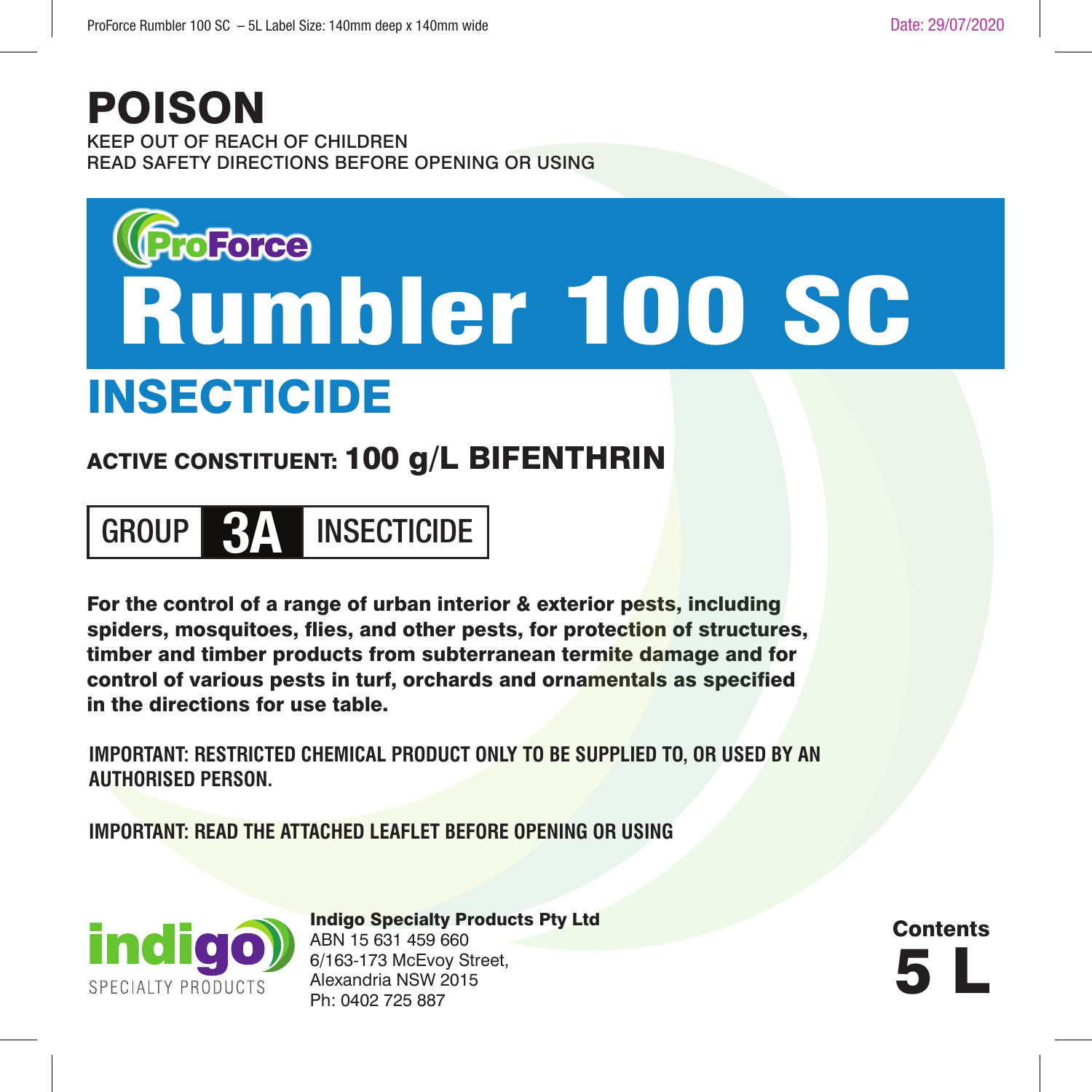# **INSECTICIDE Rumbler 100 SC**

#### **STORAGE AND DISPOSAL**

Store in closed original containers, in a cool, well ventilated area away from children, animals, food and feedstuffs. Do not store for prolonged periods in direct sunlight. In case of spillage, confine and absorb spilled product with absorbent material such as sand, clay or cat litter. Dispose of waste as indicated below or according to the Australian Standard AS 2507 - Storage and Handling of Pesticides. Do NOT allow spilled product to enter sewers, drains, creeks or any other waterways. Triple rinse containers before disposal. Add rinsings to spray tank. Do not dispose of undiluted chemicals on site. If recycling, replace cap and return clean containers to recycler or designated collection point. If not recycling, break, crush or puncture and deliver empty packaging to an approved waste management facility. If an approved waste management facility is not available bury the empty packaging 500 mm below the surface in a disposal pit specifically marked and set up for this purpose clear of waterways, desirable vegetation and tree roots, in compliance with relevant Local, State or Territory government regulation. Do not burn empty containers or product.

#### **SAFETY DIRECTIONS**

Poisonous if swallowed. May irritate the eyes and skin. Repeated exposure may cause allergic disorders. Avoid contact with eyes and skin. **For termite control in buildings and structures:** When opening the container, preparing spray and using prepared spray, wear cotton overalls buttoned to the neck and wrist and a washable hat, elbow length PVC or nitrile gloves. After each days use, wash gloves and contaminated clothing. **For handheld application:** When opening the container and preparing spray, wear cotton overalls buttoned to the neck and wrist, washable hat and elbow length PVC or nitrile gloves. When using prepared spray wear protective waterproof clothing, elbow length PVC or nitrile gloves and water resistant footwear. After each day's use, wash gloves and contaminated clothing. Wash hands after use.

#### **FIRST AID**

If poisoning occurs, contact a doctor or Poisons Information Centre. Phone Australia 131126, New Zealand 0800 764 766.

#### **SDS**

Additional information is listed in the safety data sheet (SDS). A safety data sheet for ProForce RUMBLER 100 SC Insecticide is available from Indigo Specialty Products Pty Ltd on request.

**CONDITIONS OF SALE:** Seller warrants that the product conforms to its chemical description and is reasonably fit for the purposes stated on the label when used in accordance with directions under normal conditions of use. No warranty (other than non-excludable statutory warranties) of merchantability or fitness for a particular purpose, express or implied, extends to the use of product contrary to label instructions, or under off-label permits not endorsed by Indigo Specialty Products Pty Ltd or under abnormal conditions. Indigo Specialty Products Pty Ltd accepts no liability for any loss or damage arising from incorrect storage, handling or use.



#### **EMERGENCY DIAL 000** POLICE OR FIRE BRIGADE

SPECIALIST ADVICE IN AN EMERGENCY ONLY **0417 653 654** ALL HOURS – AUSTRALIA WIDE



Batch No.

Date of Manufacture

APVMA Approval No.: 67815/121768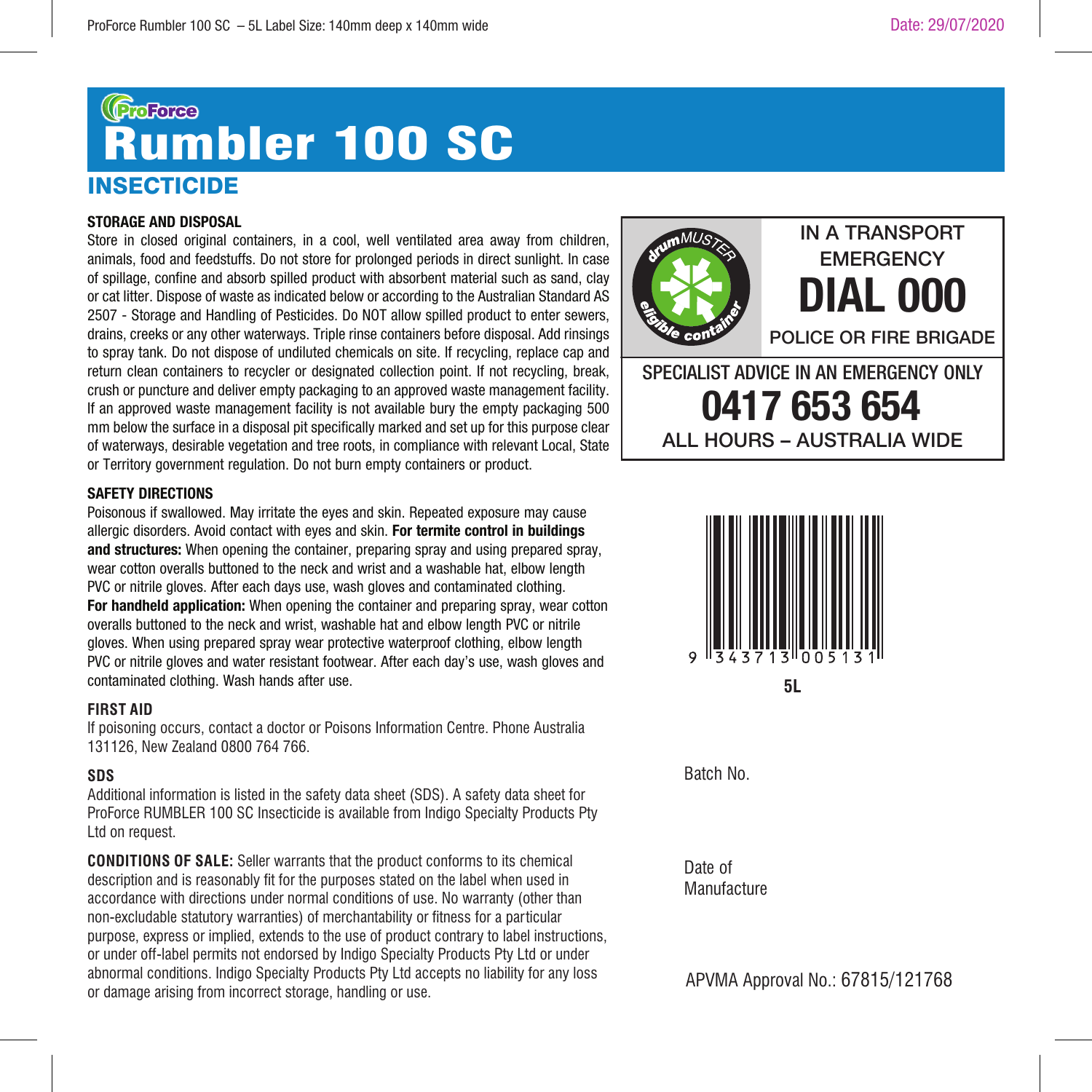ProForce RUMBLER 100 SC – 24PP LEAFLET FLAT SIZE: 498 AM WIDE X 224 MM DEEP FOLDS TO: 83 MM WIDE X 112 MM DEEP POLDS TO: 83 MM WIDE X 112 MM DEEP POLDS TO: 83 MM WIDE X 112 MM DEEP POLDS TO: 83 MM WIDE X 214 MM DEEP POLDS

# Grands Bumbler 100 SC

**Directions for Use**

 $\overline{\phantom{a}}$ 

**Restraints**

DO NOT use this product at less than indicated label rates. DO NOT apply to soils if excessively wet or immediately prior to or after heavy rain to avoid run-off of the chemical. DO NOT apply to mud, sand, mangrove or aquatic habitat.

DO NOT apply as an Ultra Low Volume (ULV) or via thermal fogging treatment.<br>DO NOT use in situations where predatory mites are established and providing effective mite control.<br>DO NOT apply if rainfall is expected before s

DO NOT use in cavity walls (except via certified cavity infill reticulation systems or direct treatment of nest).

| <b>Situation</b>                                                                                                                                                         | Pest                                                                                                                                                                                                                                                                                                                              | Rate                                                                                                                                                                                                                                                              | <b>Critical Comments</b>                                                                                                                                                                                                                                                                                                                                                                                                                                                                                                                                                                                                                                                                                                                                                                                                                                                                                                                                                                                                                                                                                                                                                                                                                                                                                                                                                                                                                                                                                                                                                                                                                                                                                                                                                                                                                 |
|--------------------------------------------------------------------------------------------------------------------------------------------------------------------------|-----------------------------------------------------------------------------------------------------------------------------------------------------------------------------------------------------------------------------------------------------------------------------------------------------------------------------------|-------------------------------------------------------------------------------------------------------------------------------------------------------------------------------------------------------------------------------------------------------------------|------------------------------------------------------------------------------------------------------------------------------------------------------------------------------------------------------------------------------------------------------------------------------------------------------------------------------------------------------------------------------------------------------------------------------------------------------------------------------------------------------------------------------------------------------------------------------------------------------------------------------------------------------------------------------------------------------------------------------------------------------------------------------------------------------------------------------------------------------------------------------------------------------------------------------------------------------------------------------------------------------------------------------------------------------------------------------------------------------------------------------------------------------------------------------------------------------------------------------------------------------------------------------------------------------------------------------------------------------------------------------------------------------------------------------------------------------------------------------------------------------------------------------------------------------------------------------------------------------------------------------------------------------------------------------------------------------------------------------------------------------------------------------------------------------------------------------------------|
| Internal & external<br>areas &<br>surrounds of<br>domestic,<br>commercial,<br>public &<br>industrial<br>buildings and<br>structures                                      | <b>Spiders</b><br>Papernest                                                                                                                                                                                                                                                                                                       | 25-50 mL/10 L<br>50 mL/10 L                                                                                                                                                                                                                                       | Use the higher rate in situations where pest pressure is high, when rapid knockdown<br>and/or maximum residual protection is desired. Pay particular attention to protected<br>dark areas such as cracks and crevices, under floors, eaves, and other known hiding or<br>resting places. For overall band surface spray, apply as a coarse, low pressure surface<br>spray to areas where spiders hide, frequent and rest. Spray to the point of run-off using<br>around $5$ L of spray mixture per 100 $m2$ and ensuring thorough coverage of the treated<br>surfaces. For crack and crevice treatment use an appropriate solid stream nozzle.<br>For maximum spider control use a two part treatment.<br>Crack and crevice.<br>1.<br>$\overline{2}$<br>Overall band spray of surfaces.<br>Apply prepared solution to the point of runoff directly to the papernest ensuring                                                                                                                                                                                                                                                                                                                                                                                                                                                                                                                                                                                                                                                                                                                                                                                                                                                                                                                                                             |
|                                                                                                                                                                          | Wasps                                                                                                                                                                                                                                                                                                                             |                                                                                                                                                                                                                                                                   | thorough and even coverage. When all adult wasps have been knocked-down the nest<br>may be safely removed from the structure.                                                                                                                                                                                                                                                                                                                                                                                                                                                                                                                                                                                                                                                                                                                                                                                                                                                                                                                                                                                                                                                                                                                                                                                                                                                                                                                                                                                                                                                                                                                                                                                                                                                                                                            |
| Internal & external areas<br>& surrounds of domestic,<br>commercial, public &<br>industrial buildings and<br>structures<br>- suitable for residual<br>surface treatments | Ants (excluding Red Imported<br>Fire Ants), Cockroaches,<br>Mosquitoes, Fleas, Flies, Ticks<br>(excluding the paralysis tick<br>Ixodes holocyclus) (Adults &<br>Nymphs)                                                                                                                                                           | 50-100 mL/10 L                                                                                                                                                                                                                                                    | Use the higher rate in situations where pest pressure is high, when rapid knockdown<br>and /or maximum residual protection is desired. The lower rate may be used for<br>follow-up treatments.<br>For indoor use, pay particular attention to protected dark areas such as cracks &<br>crevices, behind or under sinks, stoves and refrigerators, furniture, pipes, cornices,<br>skirting boards and other known hiding or resting places. DO NOT use a surface spray.<br>On non-porous surfaces apply as a coarse spray at the rate of 1L solution per 20 m <sup>2</sup> .<br>When treating non-porous surfaces do not exceed the point of run-off.<br><b>On porous surfaces</b> use through power equipment, spray at the rate of 1 L of solution<br>per 20 m <sup>2</sup> . When treating porous surfaces do not exceed the point of run-off.<br><b>Ants:</b> To control ants apply to trails and nests. Repeat as necessary.<br>Fleas and ticks: To control fleas and ticks, apply prepared solution to outside surfaces<br>of buildings and surrounds including but not limited to foundations, verandas, window<br>frames, eaves, patios, garages, pet housing, soil, turf, trunks or woody ornamentals or<br>other areas where pests congregate or have been seen.<br>Flies and Mosquitoes: To control flies and mosquitoes apply prepared solution to<br>surfaces where insects rest or harbour. Repeat as necessary.<br><b>Perimeter treatments:</b> Apply the prepared solution to a band of soil or vegetation two<br>to three meters wide around and adjacent to the structure. Also treat the foundation<br>of the structure to a height of approximately one metre. Use a spray volume of 5 to 10<br>L per 100 m <sup>2</sup> . Higher volumes of water may be needed if organic matter is present or<br>foliage is dense. |
| Turf<br>(eq lawns, commercial<br>turf farms, parks,<br>recreational areas,<br>bowling greens, sports<br>fields)                                                          | Lawn armyworm (Spodoptera<br>maurita).<br>Sod webworm (Herpetogramma<br>licarsisalis)<br>Argentine stem weevil adults<br>(Listronatus bonariensis)<br>African black beetle adults<br>(Heteronychus arator)<br>Billbug adults (Sphenophorus)<br>brunnipennis)<br>Black ant, coastal brown ant,<br>funnel ant, meat ant, sugar ant, | $1.2$ L/ha<br>(12 mL/100 m <sup>2</sup> )<br>$1.2 - 2.4$ L/ha<br>(12-24 mL /100 m <sup>2</sup> )<br>2.4-3.6 L/ha<br>(24-36 mL/100 m <sup>2</sup> )<br>1.2-2.4 L/ha<br>$(12 - 24$ mL/ 100 m <sup>2</sup> )<br>1.2-4.4 L/ha<br>$(12-44 \text{ mL}/100 \text{ m}^2)$ | Mix RUMBLER 100 SC in water and apply evenly over the area to be treated using<br>spray application equipment. Use a minimum water volume of at least 200L/ha<br>(2L/100m <sup>2</sup> ). To ensure optimum control, irrigate the treated area with up to 4mm of<br>water soon after application. Inspect treated areas for continuing activity. Reapply as<br>required. Where a rate range is indicated use lower rates under lower insect pressure<br>and higher rates under higher insect pressure. Apply after mowing to minimise loss of<br>insecticide in clippings.<br>Mix in water and apply evenly over the area to be treated using spray application<br>equipment. Apply to areas where ants are active. Where possible spray directly into the                                                                                                                                                                                                                                                                                                                                                                                                                                                                                                                                                                                                                                                                                                                                                                                                                                                                                                                                                                                                                                                                               |
| Domestic,                                                                                                                                                                | stinging ant only<br>Subterranean Termites                                                                                                                                                                                                                                                                                        | Refer to                                                                                                                                                                                                                                                          | nests. Use the low rate for maintenance treatments or to control light infestations and<br>the high rate for heavy infestations and maximum residual control. The elimination of<br>funnel ants from a particular site will generally require more than one application. Initial<br>applications should be broadcast over affected areas. As the initial number of active<br>colonies is reduced, application should shift to targeting active mounds. Apply spray<br>directly to the mounds and in the area immediately surrounding active mounds (300<br>mm radius). To aid in even coverage a minimum spray volume of 200 L/ha (2 L/100 m <sup>2</sup> )<br>is recommended.<br>Refer to Table B.                                                                                                                                                                                                                                                                                                                                                                                                                                                                                                                                                                                                                                                                                                                                                                                                                                                                                                                                                                                                                                                                                                                                      |
| Public, Commercial<br>& Industrial areas                                                                                                                                 |                                                                                                                                                                                                                                                                                                                                   | Table A                                                                                                                                                                                                                                                           |                                                                                                                                                                                                                                                                                                                                                                                                                                                                                                                                                                                                                                                                                                                                                                                                                                                                                                                                                                                                                                                                                                                                                                                                                                                                                                                                                                                                                                                                                                                                                                                                                                                                                                                                                                                                                                          |

#### **TABLE A: Use rates for control of SUBTERRANEAN TERMITES**

| <b>Situations</b>                                               |             | All areas SOUTH of the Tropic of Capricorn (except Tas.)                                                                                               | All areas NORTH of the Tropic of Capricorn |                            |  |
|-----------------------------------------------------------------|-------------|--------------------------------------------------------------------------------------------------------------------------------------------------------|--------------------------------------------|----------------------------|--|
|                                                                 | Rate        | <b>Expected Protection Period *</b>                                                                                                                    | Rate                                       | <b>Expected Protection</b> |  |
| <b>Pre-Construction</b>                                         | 1 L/100 L   | At least 10 years                                                                                                                                      | 1.5 L/100 L                                | 5 years                    |  |
| <b>Barriers</b>                                                 |             |                                                                                                                                                        | 1 L/100 L **                               | 4 years                    |  |
| Under slabs and under<br>suspended floors with less             | 500 mL/100L | 10 years                                                                                                                                               | 750 mL/100 L **                            | 3 years                    |  |
| than 400 mm crawl space                                         |             |                                                                                                                                                        | 500 mL/100L **                             | 2 years                    |  |
| <b>Perimeter Barriers</b>                                       | 1 L/100L    | At least 10 years                                                                                                                                      | 1.5 L/100L                                 | 5 years                    |  |
| For new and existing buildings                                  | 500 mL/100L | 10 years                                                                                                                                               | 1 L/100L                                   | 4 years                    |  |
|                                                                 | 250 mL/100L | 3 years                                                                                                                                                | 750 mL/100L                                | 3 years                    |  |
|                                                                 |             |                                                                                                                                                        | 500 mL/100L                                | 2 years                    |  |
| <b>Post-Construction Barriers</b>                               | 1 L/100L    | At least 10 years                                                                                                                                      | 1.5 L/100L                                 | 5 years                    |  |
| Under slabs and under                                           |             |                                                                                                                                                        | 1 L/100L                                   | 4 years                    |  |
| suspended floors with less<br>than 400 mm crawl space           | 500 mL/100L | 10 years                                                                                                                                               | 750 mL/100L                                | 3 years                    |  |
|                                                                 |             |                                                                                                                                                        | 500 mL/100L                                | 2 years                    |  |
| <b>Reticulation systems</b>                                     | 1 L/100L    | At least 10 years                                                                                                                                      | 1.5 L/100L                                 | 5 years                    |  |
| Perimeter and/or service                                        | 500 mL/100L | 10 years                                                                                                                                               | 1 L/100L                                   | 4 years                    |  |
| penetration treatment only                                      | 250 mL/100L | 3 years                                                                                                                                                | 750 mL/100L                                | 3 years                    |  |
|                                                                 |             |                                                                                                                                                        | 500 mL/100L                                | 2 years                    |  |
| <b>Reticulation Systems</b><br>Cavity infill & footing barriers | 500 mL/100L | 5 years                                                                                                                                                | 1 L/100L                                   | 2 years                    |  |
| <b>Protection of Poles &amp;</b>                                | 500 mL/100L | 10 years                                                                                                                                               | 1.5 L/100L                                 | 5 years                    |  |
| <b>Fence Posts</b>                                              |             |                                                                                                                                                        | 1 L/100L                                   | 4 years                    |  |
|                                                                 |             |                                                                                                                                                        | 750 mL/100L                                | 3 years                    |  |
| <b>Nest Eradication</b>                                         | 500 mL/100L | Not applicable                                                                                                                                         | 500 mL/100L                                | Not applicable             |  |
|                                                                 |             | *Several factors contribute to the estimated length of protection provided for each termite treatment. The actual protection period will depend on the |                                            |                            |  |

\*Several factors contribute to the estimated length of protection provided for each termite treatment. The actual protection period will depend on the termite<br>hazard, climate, soil conditions and rate of termiticide used.

**\*\* This rate must be used in conjunction with a certified reticulation system that is capable of distributing the Insecticide solution according to the product label and the Australian Standard AS 3660 Series.**

#### **TABLE B: CRITICAL COMMENTS for use against SUBTERRANEAN TERMITES**

| <b>Situations</b>                                                                                             | <b>Critical Comments</b>                                                                                                                                                                                                                                                                                                                                                                                                                                                                                                                                                                                                                                                                                                                                                                                                                                                                                                                                                                                                                                                                                                                                                                                                                                                                                                                                                                                                    |
|---------------------------------------------------------------------------------------------------------------|-----------------------------------------------------------------------------------------------------------------------------------------------------------------------------------------------------------------------------------------------------------------------------------------------------------------------------------------------------------------------------------------------------------------------------------------------------------------------------------------------------------------------------------------------------------------------------------------------------------------------------------------------------------------------------------------------------------------------------------------------------------------------------------------------------------------------------------------------------------------------------------------------------------------------------------------------------------------------------------------------------------------------------------------------------------------------------------------------------------------------------------------------------------------------------------------------------------------------------------------------------------------------------------------------------------------------------------------------------------------------------------------------------------------------------|
| <b>Pre-Construction</b><br><b>Barriers</b><br>Under Slabs<br>for protection of<br>new buildings +, ++         | Apply with suitable application equipment to form a complete and continuous chemical barrier (both vertical and horizontal) under the slab.<br>The formation of the barrier may require a combination of conventional open wand application and soil trenching and/or rodding applications.<br>Recommended rod spacing should be between 150 and 300 mm, as per soil type. For additional information refer to "CRITICAL APPLICATION<br>DETAILS" on this label and the Australian Standard AS 3660 Series.<br>An external perimeter barrier (both horizontal and vertical) is an essential part of termite protection and must be installed at the completion of<br>the building. Refer to "Perimeter Barriers" below, for further details.<br>Chemical barriers that have been disturbed by construction, excavation and/or landscaping activities will need to be reapplied to restore<br>continuity of the barrier.                                                                                                                                                                                                                                                                                                                                                                                                                                                                                                      |
| <b>Pre-Construction</b><br><b>Barriers</b><br>Under suspended<br>$floor +$                                    | For areas under suspended floors with restricted access (typically less than 400 mm clearance), the entire sub-floor area should be treated<br>as a continuous horizontal barrier, which completely abuts an internal vertical barrier (if necessary) around any substructure wall. Ideally, this<br>operation should be done during construction of the building while access is more readily available.<br>For areas beneath suspended floors which have adequate access (eq. more than 400 mm clearance), install perimeter barriers around each<br>individual pier, stump, service penetration and substructure wall.<br>An external perimeter barrier (both horizontal and vertical) is an essential part of termite protection and must be installed at the completion of<br>the building. Refer to "Perimeter Barriers" in this leaflet, for further details.                                                                                                                                                                                                                                                                                                                                                                                                                                                                                                                                                        |
| Perimeter Barriers<br>for new and existing<br>buildings **                                                    | Perimeter barriers (both horizontal and vertical, external and where required, internal or sub-floor) are an essential part of termite protection<br>and must be installed at the completion of the building. Perimeter barriers should be installed around slabs, piers, substructure walls and<br>external penetration points.<br>Apply with suitable application equipment to form a continuous chemical barrier (both vertical and horizontal) around the structure and to a<br>depth reaching to 80 mm below the top of the footings, where appropriate. The formation of the barrier may require a combination of several<br>application techniques, including soil trenching and/or rodding and open wand applications.<br>Chemical barriers that have been disturbed by construction, excavation and/or landscaping activities will need to be reapplied to restore<br>continuity of the barrier.                                                                                                                                                                                                                                                                                                                                                                                                                                                                                                                   |
| <b>Post-Construction</b><br>Barrier<br><b>Treatments</b><br>for the protection<br>of existing<br>buildings ** | Apply with suitable application equipment to form a continuous chemical barrier (both horizontal and vertical) around and under the buildings<br>and structures as in accordance with AS3660 with particular emphasis on any known infestation areas. To form the chemical barrier a<br>number of application techniques may be needed including soil rodding; trenching; open wand and sub-slab injections.<br>Chemical barriers beneath concrete will require concrete drilling. Recommended drill hole spacings is between 150 mm and 300 mm. To<br>enhance chemical distribution, use a lateral dispersion tip on the injector and deliver up to 10 L of solution per linear metre. Drill holes should<br>be no more than 150 mm from foundation walls or expansion joints to ensure complete formation of a chemical barrier.<br>For areas under suspended floors with restricted access (typically with less than 400 mm clearance), the entire sub-floor area should be<br>treated as a continuous horizontal barrier which completely abuts an internal vertical barrier (if necessary) around any substructure wall.<br>Otherwise, install perimeter barriers around each individual pier, stump, penetration point and structure wall.<br>Chemical barriers that have been disturbed by construction, excavation and/or landscaping activities will need to be reapplied to restore<br>continuity of the barrier. |

| al) under the slab.<br>odding applications.<br><b>TICAL APPLICATION</b> |  |
|-------------------------------------------------------------------------|--|
| at the completion of                                                    |  |
| plied to restore                                                        |  |
| should be treated<br>re wall. Ideally, this                             |  |
| rriers around each                                                      |  |
| at the completion of                                                    |  |

d under the buildings mical barrier a

| <b>Reticulation</b>               | RUMBLER 100 SC must be used through a certified reticulation system to form and replenish perimeter barriers around buildings and service                                                                                                      |
|-----------------------------------|------------------------------------------------------------------------------------------------------------------------------------------------------------------------------------------------------------------------------------------------|
| <b>Systems</b>                    | penetrations. The system must be installed according to the manufacturer's specifications and be capable of distributing the termiticide                                                                                                       |
| Perimeter and/or -                | solution according to the product label and the Australian Standard AS3660 Series.                                                                                                                                                             |
| service penetration               | Perimeter barriers consist of a horizontal barrier abutting a vertical barrier, which must reach to the top of the footing. Delivery pipes must be                                                                                             |
| treatment only                    | placed in such a position to ensure that the requirements for both-horizontal and vertical barriers as specified in the Australian Standard AS                                                                                                 |
|                                   | 3660 Series are met; Special attention must also be afforded to the positioning of the delivery pipes to ensure that the resultant termiticide                                                                                                 |
|                                   | barriers are continuous and complete.                                                                                                                                                                                                          |
|                                   | Apply the prepared termiticide solution by pumping through the system according to the manufacturer's specifications. Use a minimum                                                                                                            |
|                                   | delivery volume of 100 L of solution per m <sup>3</sup> of soil. This equates to a delivery volume of 5 L of solution per linear metre for a vertical barrier                                                                                  |
|                                   | 300 mm x 150 mm in dimension.<br>Pre-Construction — For use in conjunction with full soil treatment horizontal barriers only: Apply the diluted solution through the                                                                           |
|                                   | perimeter reticulation system as specified above. Follow instructions for Pre-Construction horizontal barrier formation.                                                                                                                       |
| <b>Reticulation</b>               | RUMBLER 100 SC must be used through a certified reticulation system to form and replenish cavity infill and footing barriers. The system                                                                                                       |
| <b>Systems</b>                    | must be installed according to the manufacturer's specifications and be capable of distributing the termiticide solution according to the                                                                                                      |
| Cavity infill & footing           | product label and the Australian Standard AS3660 Series.                                                                                                                                                                                       |
| barriers                          | Delivery pipes must be placed in such a position to ensure that the requirements for both horizontal and vertical barriers as specified in the                                                                                                 |
|                                   | Australian Standard AS3660 Series are met. Special attention must also be afforded to the positioning of the delivery pipes to ensure that the                                                                                                 |
|                                   | resultant termiticidal barriers are continuous and complete.                                                                                                                                                                                   |
|                                   | Apply the prepared termiticide solution by pumping through the system according to the manufacturer's specifications with a delivery volume                                                                                                    |
|                                   | of 2 L of solution per linear meter of delivery pipe.                                                                                                                                                                                          |
|                                   | Note: Where this system is to be installed at the pre-construction stage, a full under slab pre-construction barrier, applied by either                                                                                                        |
|                                   | open wand application or suitably certified reticulation system, is also recommended.<br>The recommended rate of application is 2 L of solution per linear metre which equates to 2 L of solution per 0.0068 m <sup>3</sup> or approximately 7 |
|                                   | L of sand. Should the volume of fill in the wall cavity deviate from 7 L (0.17 m x 0.04 m x 1 m = 0.0068 m <sup>3</sup> ) per linear metre of wall cavity,                                                                                     |
|                                   | then the amount of RUMBLER 100 SC solution applied per linear metre of wall cavity should be adjusted accordingly. As a quide, the target                                                                                                      |
|                                   | bifenthrin loading of treated sand/soil in a cavity infill situation is 110 mg/kg South of the Tropic of Capricorn and 220 mg/kg North of the                                                                                                  |
|                                   | Tropic of Capricorn.                                                                                                                                                                                                                           |
|                                   | To facilitate more even distribution of the RUMBLER 100 SC solution in the wall cavity, ensure that the fill is evenly compacted at the time of                                                                                                |
|                                   | installation. To further enhance distribution, saturation of the sand/soil in the infill is recommended at the time of treatment.                                                                                                              |
| <b>Protection of</b>              | Create a continuous termiticide barrier 450 mm deep and 150 mm wide around the pole or post by soil injection or rodding. For new poles                                                                                                        |
| <b>Service Poles and</b>          | and posts, treat backfill and the bottom of the hole. Use 100 L of solution per m <sup>3</sup> of soil.                                                                                                                                        |
| <b>Fence Posts</b>                | Reqular inspections should be undertaken to determine when and if retreatment is necessary. If disturbance of the barrier has occurred,                                                                                                        |
|                                   | retreatment of the area affected will be required.                                                                                                                                                                                             |
|                                   | Posts and poles may also be drilled and injected with spray solution.<br>Note: For existing poles and posts, it is impractical to treat the full depth and underneath of such poles and posts and therefore the possibility                    |
|                                   | of future termite attack from below the treated area cannot be ruled out.                                                                                                                                                                      |
|                                   | For establishing trees create a continuous barrier totally encompassing the root ball of the establishing tree. Application may be made prior                                                                                                  |
|                                   | to planting by applying solution to pre-dug hole or after planting via soil rodding. Roots projecting out of the treated zone may be susceptible                                                                                               |
|                                   | to termite attack and may provide entry into the tree without termites contacting treated soil.                                                                                                                                                |
|                                   | RUMBLER 100 SC is a non-systemic insecticide. DO NOT treat mature trees as it is impossible to provide a complete and continuous barrier                                                                                                       |
|                                   | under and around all tree roots.                                                                                                                                                                                                               |
| <b>Eradication of</b>             | Locate nest and flood with insecticide solution. Trees, poles, posts and stumps containing nests may require drilling prior to treatment with                                                                                                  |
| <b>Termite Nest</b>               | termiticide solution. The purpose of drilling is to ensure the termiticide solution is distributed throughout the entire nest. Drill holes in live                                                                                             |
|                                   | trees should be sealed with an appropriate caulking compound after injection.                                                                                                                                                                  |
| <b>Notes to Critical Comments</b> |                                                                                                                                                                                                                                                |
|                                   | An external Perimeter barrier (both horizonal and vertical) is an essential part of termite protection and must be installed at the completion of the building. Refer to<br>'Perimeter Barriers" in this leaflet for further details.          |
|                                   | ** Chemical barriers that have been disturbed by construction, excavation and /or landscaping activities will need to be reapplied to restore continuity of the barrier.                                                                       |
|                                   | Note: The termiticide barrier provided by this product has a finite life. This together with the recommendation to undertake annual inspections must be stated                                                                                 |
|                                   | on the durable notice required by the BCA, B1.3(j)(ii).                                                                                                                                                                                        |
|                                   | NOT TO BE USED FOR ANY PURPOSE, OR IN ANY MANNER, CONTRARY TO THIS LABEL UNLESS AUTHORISED UNDER                                                                                                                                               |
| <b>APPROPRIATE LEGISLATION</b>    |                                                                                                                                                                                                                                                |
|                                   |                                                                                                                                                                                                                                                |
|                                   | DIRECTION FOR USE - TIMBER AND TIMBER BASED PRODUCTS                                                                                                                                                                                           |
| Restraints:                       |                                                                                                                                                                                                                                                |

**Restraints : DO NOT use treated timber or boards in situations other than those deemed hazard class 1 or 2.**

| <b>SITUATION</b>                                                                                  | <b>PEST</b>                                                                  | <b>STATE</b>                             | <b>RATE</b>                                                                                  | <b>CRITICAL COMMENTS</b>                                                                                                                                                                                                                                                                                                                                                                                                                                 |
|---------------------------------------------------------------------------------------------------|------------------------------------------------------------------------------|------------------------------------------|----------------------------------------------------------------------------------------------|----------------------------------------------------------------------------------------------------------------------------------------------------------------------------------------------------------------------------------------------------------------------------------------------------------------------------------------------------------------------------------------------------------------------------------------------------------|
| Softwood<br>Particle and strand<br>based boards in Hazard   & Coptotermes<br>Class H <sub>2</sub> | All termites (including<br>Mastotermes darwiniensis<br>acinaciformis) Timber | All States                               | 10.56 mL/ka                                                                                  | 1. Add sufficient RUMBLER 100 SC into the glue to achieve a retention of<br>0.0047% mass/mass bifenthrin in the finished product. Alternatively particles or<br>strands can be treated prior to manufacture.<br>2. Where RUMBLER 100 SC is to be added to the glue mix, the pH of the fixed mix                                                                                                                                                          |
| Treatment of 2.5<br>mm softwood veneer<br>plywood and LVL in<br><b>Hazard Class H2</b>            | beetles<br>All termites EXCLUDING<br><b>Mastodermes</b><br>darwiniensis      | of the Tropic of  qlue line<br>Capricorn |                                                                                              | must not exceed 9.5<br>All areas South $\vert$ 248 mL/m <sup>3</sup> in the $\vert$ 1. Calculate the glue usage by m <sup>3</sup> of LVL or plywood.<br>2. Add RUMBLER 100 SC as required to ensure a loading of 0.004% mass/mass<br>bifenthrin in the veneers.<br>3. Following the manufacture of the plywood panel, loading of bifenthrin in the<br>inner plies, including glue lines, should be a minimum of 0.0021 % ai mass/mass.                   |
| Treatment of 2.5<br>mm softwood veneer<br>plywood and LVL in<br><b>Hazard Class H2</b>            | All termites                                                                 | <b>All States</b>                        | 500 mL/m <sup>3</sup> in<br>the glue line and<br>faces treated to<br>10.003%ai mass/<br>mass | 1. Calculate the glue usage by $m^3$ of LVL or plywood.<br>2. Dilute RUMBLER 100 SC as required to ensure a loading of 0.008% mass/mass<br>bifenthrin in the veneers.<br>3. Following the manufacture of the plywood panel, loading of bifenthrin in the<br>inner plies, including glue lines, should be a minimum of 0.0042 % ai mass/mass.<br>4. In addition, faces need to be treated to retentions of 20 $g/m3$ or 0.003% mass/<br>lmass bifenthrin. |
| Treatment of 3.2<br>lmm softwood veneer<br>plywood and LVL in<br><b>Hazard Class H2</b>           | All termites EXCLUDING<br><b>Mastodermes</b><br>darwiniensis                 | of the Tropic of  qlue line<br>Capricorn |                                                                                              | All areas South $\frac{248 \text{ mL}}{m^3}$ in the $\frac{1}{2}$ . Calculate the glue usage by $m^3$ of LVL or plywood.<br>2. Dilute RUMBLER 100 SC as required to ensure a loading of 0.004% mass/mass<br>bifenthrin in the veneers.<br>3. Following the manufacture of the plywood panel, loading of bifenthrin in the<br>linner plies, including glue lines, should be a minimum of 0.0021 % ai mass/mass.                                           |

#### INSECTICIDE